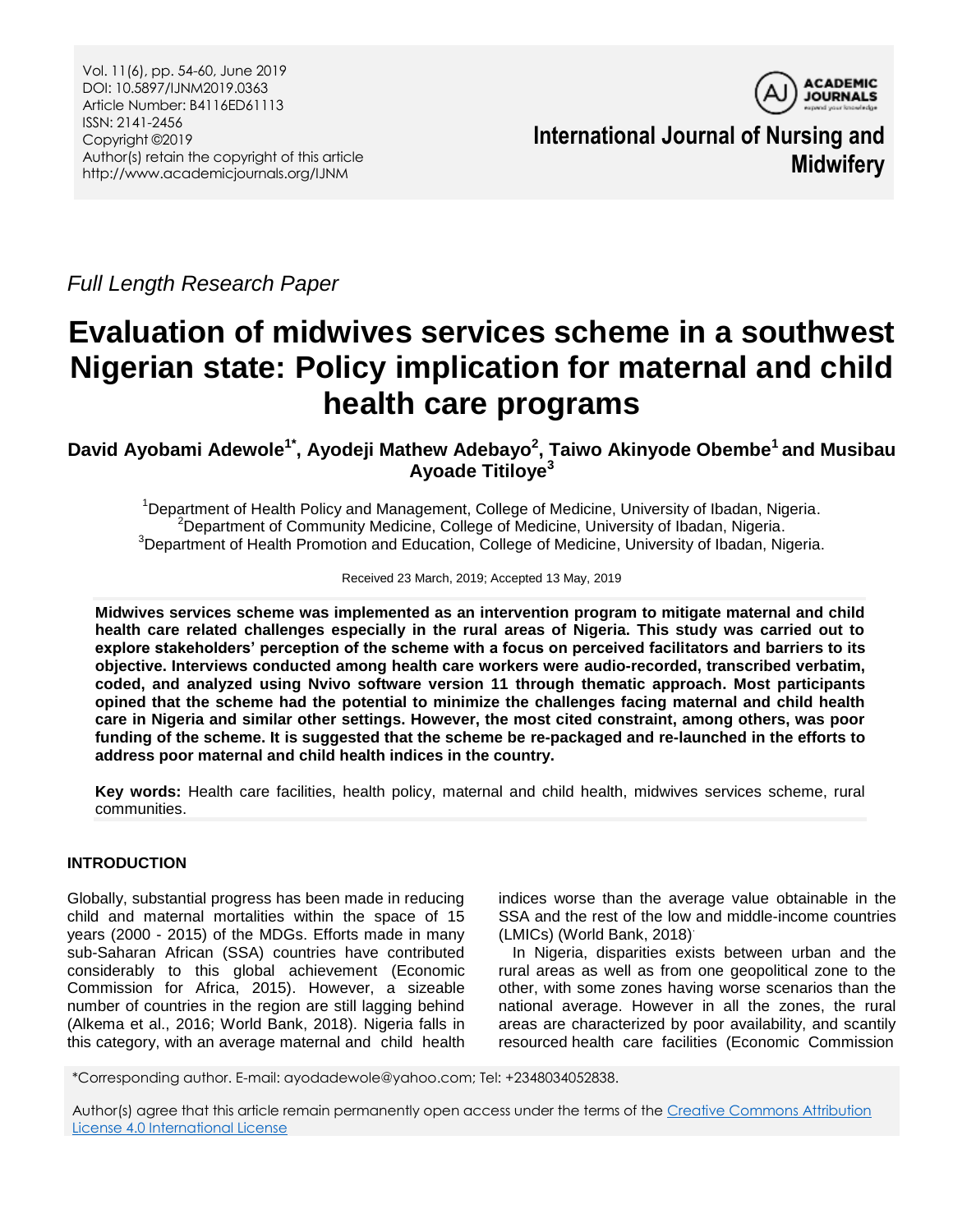for Africa, 2015;. Federal Ministry of Health, 2010). Access to health services is low, a major contributor to poor health outcomes in the country (Federal Ministry of Health, 2014).

Nigeria is categorized as a LMIC and with a population of 182 million people. Poverty rate is high, and generally, the health indices are poor (Kale, 2010; World bank, 2018). The primary health care (PHC) has been adopted as the framework to implement health care programs for the populace. It is the first point of contact with the health systems, and it's primarily manned by nurses, midwives, community health officers and other categories of health care workers. This level of care is the principal provider of health services for people at the grassroots, especially in the rural areas. However, the facilities are poorly resourced with poorly remunerated and poorly motivated health workers (Bello et al., 2013; Federal Ministry of Health, 2010; Federal Ministry of Health, 2014).

One of the strategies to improving the current poor maternal, newborn and child health outcomes in Nigeria was the midwifery service scheme (MSS) that was established in the year 2009 (Abimbola et al., 2012). Categories of health care workers of the scheme engaged were the unemployed, newly qualified and retired midwives and community health extension workers (CHEWs) for deployment to selected PHC facilities in rural communities. Midwives on the scheme were also made to undergo periodic continuing medical education (CME) to ensure quality health care services delivery (The Presidency Nigeria, 2013). Newly qualified midwives among them were expected to spend a mandatory one year on the scheme for preregistration (Abimbola et al., 2012). The scheme was a collaborative effort between the three tiers of federal, state and the local governments, and supported by partners such as the WHO, UNICEF, UNFPA among others. However, the national PHC development agency (NPHCDA), a parastatal of the Federal Ministry of Health was responsible for its implementation (The Presidency, 2013).

According to the terms of reference, the federal government through the NPHCDA provides the needed technical support in the implementation and supervision of the scheme; it also provides drugs and other essential commodities as well as monthly stipends to the MSS workers. On the other hand, the states were saddled with the responsibility of equipping the secondary health facilities. The states also provided financial support to the recruited workers on monthly basis among other roles. The local governments of domiciliation of the PHC facilities were expected to provide basic but decent accommodation, security as well as a monthly financial token to the workers (Abimbola et al., 2012).

In the year 2012, Subsidy Reinvestment and Empowerment Program of the maternal and child health care (SURE-P MCH) was implemented to reinforce the MSS. Essentially, SURE-P MCH had similar goal and

areas of focus with the MSS (Okpani and Abimbola, 2016). The schemes were designed to address the inequity of access to social infrastructure, improve socioeconomic development and quality of life especially in the underserved rural areas of Nigeria (Olayiwola and Adeleye, 2005). However, both schemes were terminated about four years ago by the federal government. This coincided with the expiration of a 3 year commitment grant derived from a debt relief approved to the Nigerian government by the Paris Club to enable funding development – oriented interventions in all sectors including the health system.

Prior to the present study, a one year nation-wide postimplementation evaluation of the impact of the scheme indicated an overall improvement in maternal, neonatal and child health indices, and particularly a reduction in maternal mortality ratio and neonatal mortality rate (Abimbola et al., 2012). Similar report about the scheme was cited in an earlier study (Okeke et al., 2016). A major component of the design of the MSS/SURE-P program was the inclusion of conditional cash transfer (CCT) as a form of monetary incentive to encourage health care service uptake among potential service beneficiaries. Evidence from previous studies suggests CCT could increase service uptake (Bassani et al., 2013), and more so in maternal and newborn services (Glassman et al., 2013).

Generally, health care programs can be appraised from three perspectives; consumers, providers, and the policy makers. However, for the purpose of this present study, the MSS was appraised from the healthcare workers' perspective (Okpani and Abimbola, 2016), who were the street level bureaucrats (Buse et al., 2012) saddled with the important role of health policy implementation. This approach in addition, served as a proxy in assessing to some extent, both the consumers and the policy makers' perspectives, as health personnel served as a link between them. Currently, studies on the MSS/SURE-P are few; that includes the study by Abimbola and colleagues which was a review of the structure of the scheme and its achievement one year after implementation (Abimbola et al., 2012). Other studies on the MSS involved policy makers and beneficiaries of the scheme (Okeke et al., 2016; Okpani and Abimbola, 2016).

Few studies have attempted to assess condition of service delivery and the availability of infrastructural resources in the implementation facilities. This present research was conducted to complement previous studies (Adegoke et al., 2015; Exley et al., 2016) that attempted to assess the perspective of health care workers that were directly involved, both human and material resources availability and other conditions of service delivery in the MSS scheme while it was operational. Findings from this study will contribute to learning experiences in the efforts to improve maternal and child health care services in Nigeria and in similar other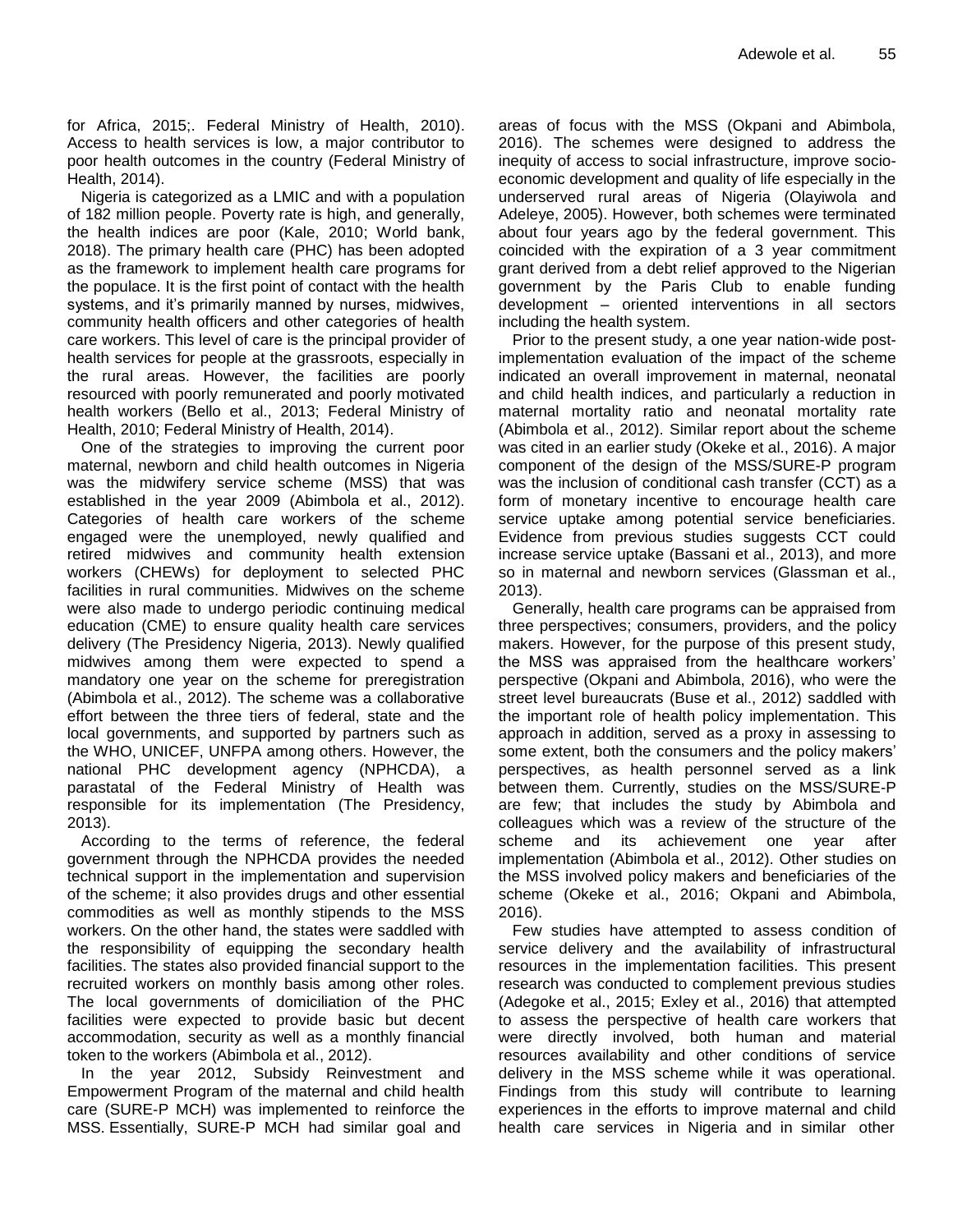LMICs.

#### **METHODOLOGY**

#### **Study area**

This study was carried out in Oyo State, one of the 36 states of Nigeria. The state is located in the southwest of the country, with its capital city in Ibadan. Ibadan is situated 530 km southwest o[f Abuja,](http://en.wikipedia.org/wiki/Abuja)  the federal capital city of Nigeria. The state has a total population of about 5.6 million people and it is divided into 33 local government areas (LGAs) (National Population Commission, 2006).

The state has three different levels of care; the primary, secondary and tertiary levels of care coupled with a good number of educational training institutions (Oyo State, 2018). The study was conducted in designated midwives service scheme (MSS) and SURE-P implementing PHC facilities across selected rural local government areas in the state. Out of the 33 LGAs in the state, the scheme existed in only 11 LGAs; 5 MSS LGAs and 6 SURE-P LGAs participated in the MSS/SURE-P MCH scheme. In each participating LGA, only 4 health care facilities were selected to implement the scheme. All implementing LGAs in the state were considered for selection into the study. One (1) MSS/SURE-P implementing facility per LGA (out of 4 MSS facilities in each participating LGA) was randomly selected into the study. Though the MSS/SURE-P scheme is a national program, however, for reasons of financial constraint, the study was limited to one state in the southwest of Nigeria. In order to obtain the best possible information about the subject of study, in each selected facility, one (1) health care worker who was directly involved in the scheme, have a good knowledge of it and willing to provide necessary information was interviewed between June and October, 2016.

However, 8 (across 8 MSS/SURE-P MCH participating LGAs) out of the estimated 11 health care workers participated in the study. For purpose of clarity, study participants were regular health care workers who were employed by the government before the implementation of the MSS/SURE-P program. However, the MSS/SURE-P program was implemented in the facilities where they worked. Again, health care workers who were employed mainly for the MSS/SURE-P program had all been discharged by the government and were no more available in these facilities as at the time of the study.

#### **Data collection instrument**

Information was sourced using an in-depth interview (IDI) guide to collect data from study participants (either a chief matron or a medical officer of health). The IDI guide was aimed at eliciting useful information along the line of design of the MSS/SURE-P Scheme. Face to face interviews were conducted among key health personnel in selected health facilities. Knowledge about MSS/SURE-P MCH, maternal and child health care services, availability and quality of physical and supportive infrastructure, organization and method of operation of the scheme and roles of stakeholders were key areas of the interview. Interviewers were postgraduate students with masters of public health (MPH) degree and a minimum of five years' experience in qualitative research data collection. Interviews were conducted in the English language. Backup of the audio interviews were done through note taking by assigned research assistants. One interview session lasted an average of 75 min. Transcription and recording of the interviews were carried out concomitantly. Transcribed data were stored in a computer and accessed through a password known only to the researchers.

#### **Qualitative data analysis and technique**

Data analysis was done using thematic approach (Braun and Clarke, 2006). Coding of the transcripts was done by two data analysts independently to develop a thematic framework. A consensus was reached about coding decisions and key themes were identified. Qualitative data were analysed on the platform of Nvivo software version 11. Output and reports were generated for specific codes, and sub-themes, and narratives were identified. Themes and narratives were interpreted within the context of the study, after which the report was written.

#### **Ethical approval**

Approval to conduct the study was sought and obtained from the Oyo State Ethics and Research Board. Permission to conduct study was also obtained from relevant authorities of the health facilities where the study was conducted. Informed consent form was made available to participants to sign after the content was duly explained, the benefits of the study described and assurance of confidentiality given. Verbal informed consents were also sought and obtained; these were audio-taped. Names or any form of identifiers were not used during the interview to ensure confidentiality. Audio tapes will be kept for a period of 5 years after which they will be destroyed.

#### **RESULTS**

Of the estimated sample of 11 potential study participants, only 8 (73%) health care personnel across 8 of the 11 LGAs (one health care personnel per LGA) were available and were interviewed. This was made up 4 males and 4 females (3 from MSS facilities and 5 from the SURE-P facilities).

#### **Knowledge of and benefits of MSS/SURE-P**

Participants were familiar with the aims of the MSS and SURE-P MCH, as they all mentioned quite often and in different contexts, reduction of child mortality, increase in manpower and professional development, supplies of equipment, mama kit (delivery kits), cash and consumables as part of the benefits derived from the scheme. Above all, participants identified the need for reduction of maternal and child mortality as the major aim of the scheme. As stated by some of the participants:

"Well, I think, the idea is that skilled manpower was not enough, in the rural LGAs, the idea was just to make skilled manpower available in order to reduce maternal and infant mortality in the LGAs. Some equipment and consumables were supplied" (R7\_MoH).

Many of the participants expressed satisfaction with the scheme as they compared manpower availability, service delivery, maternal and infant mortality reduction and infrastructural development as was available under the schemes with the situations before and after (the schemes) in the facilities: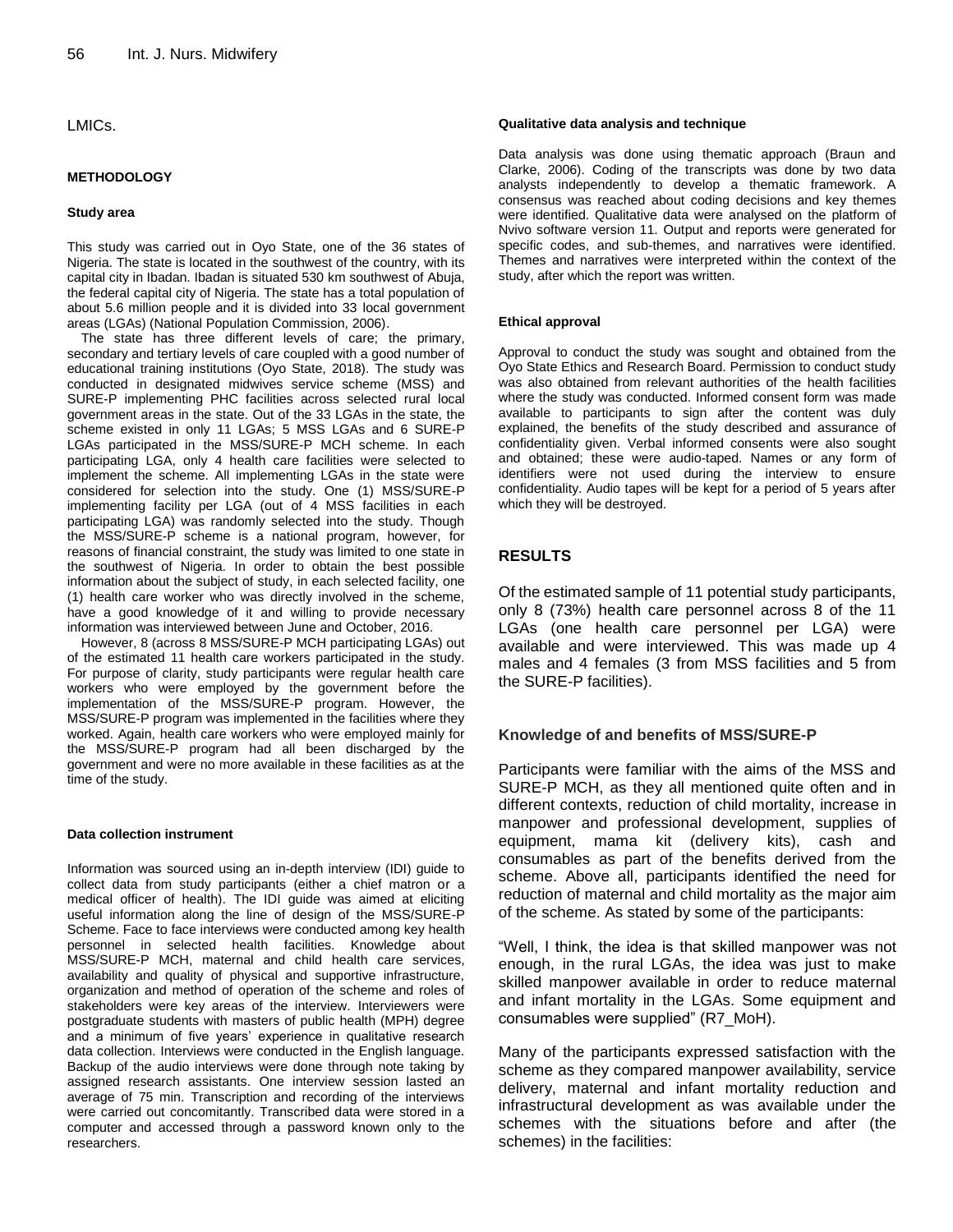"I said it, I said by the time they were around, there was an increase of maternal and child health service patronage from the communities, and at the local government level, we felt their impact because the level of services then increased and patronage of facilities was higher than what it used to be before they came; of a truth also, we have found it difficult to fill the gap created by their exit, especially 24 h service coverage, unlike what it is now" (R6\_MoH).

With regards to the achievement of the goals for which these schemes were established, majority were confident expressing their opinions on the programs as having achieved its main goal. One of them has this to say:

―…cases of death of mothers and children were greatly reduced and I think that was the aim of the government behind the MSS scheme" (R8\_CNO).

Nevertheless, one of the participants was skeptical about the achievement of the scheme:

"I cannot say yes, and I cannot say no if it actually achieved its goals or not. I do not know their target, so I cannot measure it" (R1\_CNO).

## **Quality of facility infrastructure in the MSS/SURE-P MCH program**

An aspect of the scheme quality was described in terms of infrastructural assessment, the supply of drugs and other consumables. All the interviewees reported taking advantage of many of the benefits. One of the most frequently mentioned was the supply of potable water through boreholes, and sanitary agents as expressed below:

―The source of water supply to the health facility was poor, but when these SURE-P and MSS schemes started, they provided boreholes for them which are still functioning till this present moment. The schemes also provided power generating plants, but the facility is still small than what we need" (R3 CNO).

Among other effects of these schemes previously reported was the presence of stationed ambulances provided by the state government while the schemes existed. The physical environments of some of the facilities were conducive as they were upgraded by these schemes; however, not all the facilities enjoyed facility upgrade. Part of the strategies to improve maternal and child health care services was the cash rewards used as incentives to encourage pregnant women to complete at least 3-4 antenatal visits.

"Yes...yes, but only one of the four facilities was

upgraded. But I have seen some MSS facilities that were not renovated though. As for the ambulance for referral and other necessary services, well, all I need is to give instruction and it is done accordingly" (R5\_MoH).

―Supplies (sanitary agents and drugs) and delivery kits were regular when the schemes were still available but it is very occasional these days". (R6 MoH).

"....they give money, cash transfer fund to the clients that registered in the clinic, and who successfully completed four antenatal visits, as well as to those who delivered at the health facilities"  $(R1$  CNO).

#### **Availability and supply of water and other consumables as determinants of service provision**

Almost all the study participants expressed their dissatisfaction on the issue of water supply after the schemes ceased to exist. As such, majority of the facilities have resulted to source water using many strategies.

―Since the borehole breaks down without repair sometimes, we ask patients to bring with them jerry can of water for cleaning purposes, otherwise we will not attend to them. Sometimes we buy the water ourselves". (R2\_MoH).

#### **Supportive roles of stakeholders during the intervention**

Analysis of the key informant interview on supportive roles of stakeholders revealed a number of key findings related to roles played by the stakeholders as documented below.

#### *Supervisory, monitoring and evaluation from the Government*

Supervision of the schemes was reportedly minimal. Participants described a general *lack of concern* on the part of the state government whose role was to provide supportive supervision to the health care facilities. One of the participants offered a statement that was representative of the comments of the majority of the interviewees:

"We call them MSS/SURE-P officials at the National PHC Agency, they come only occasionally but I have never seen officials of the state ministry of health paying a visit" (R2\_MoH).

## *Supports from the local community host*

Community participation was an integral part of the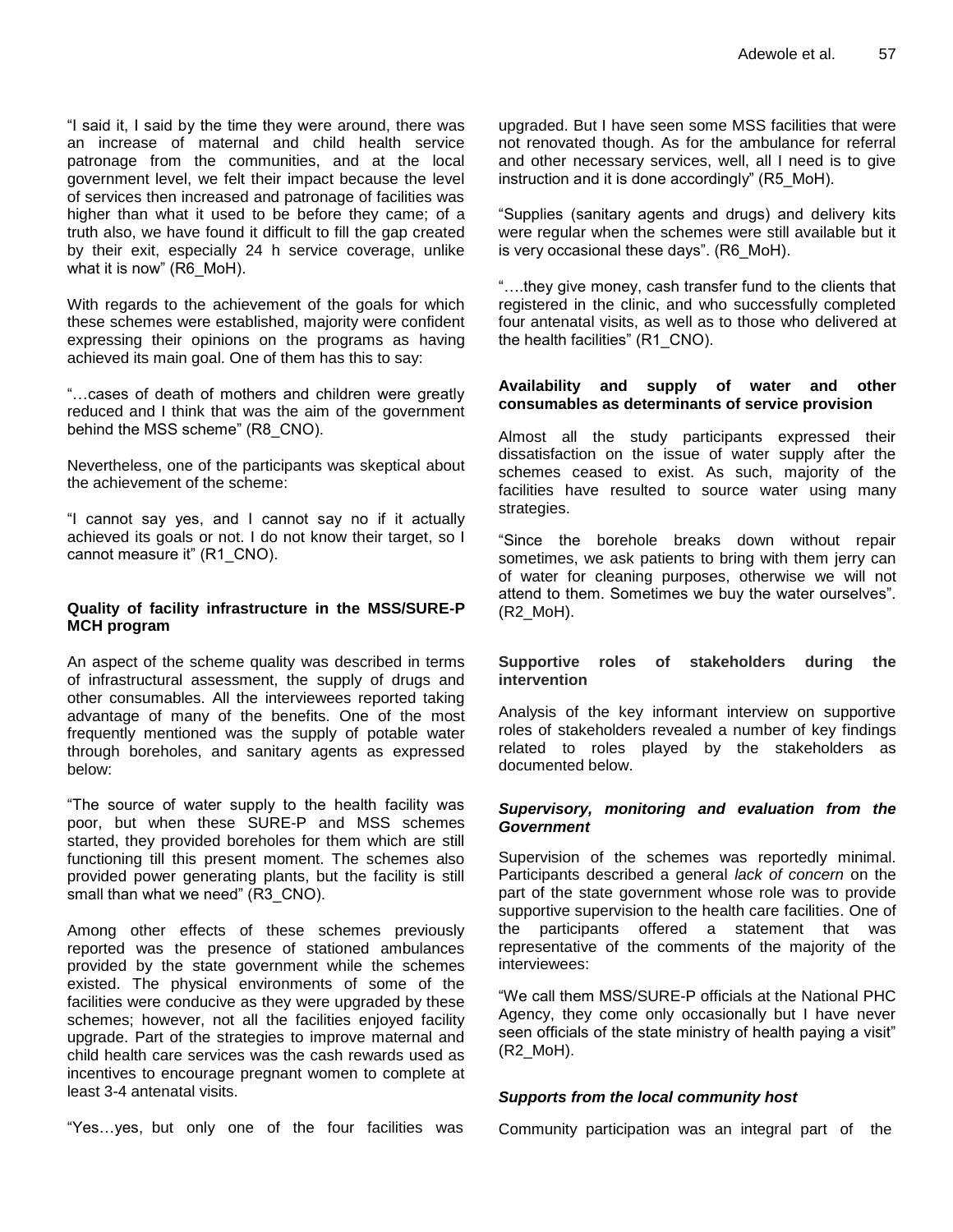scheme; however, the performance of the community members, operating under the community development committee (CDC) was not satisfactory, as they were less visible in their expected roles. The incorporation of village health workers (VHW) although was reported in some of the facilities, but not in all as many of the villagers including the CDC were expecting compensation for rendered community service. This is as briefly summarized below:

―During the MSS/SURE-P program, occasionally, they do come to help us cut grasses around the facility building or clean the facility itself, and, some also give us what we need, such as soaps, and other commodities needed to take care of mothers and the children. But the problem is that it is usually not enough and it comes once in a while, the people in the committee are not usually available most of the times" (R1\_CNO).

"Many of the villagers were aware that pregnant women were paid some amount of money, we tried to explain to them the rationale behind the payment but they seemed not to understand or refused to understand. It is the same experience with the Community Committee members, they met for a few times and stopped coming when we could not give them any money. I cannot use my salary to pay them. But the money really improved attendance among pregnant women and nursing mothers". (R8\_CNO).

## **Suggestions to improve service delivery under the schemes**

Nevertheless, some were of the opinion that the scheme needed to be strengthened in certain areas to ensure better performance and sustainability.

"I think it will be better for them to recruit middle age and young adults; those that are of advance age cannot perform up to expectations and they don't yield to corrections,' When you employ, train them from time to time too. Attention also needs to be paid to consumables such as drug supply, water, electricity, and money needs to be earmarked for the health care sector to enable meeting the necessary areas of need and pay workers' salaries". (R4\_CNO)

## **Maternal and child health services post MSS/SURE-P**

Almost all the participants expressed displeasure in the current situation of maternal and child health services in the health facilities after the termination of the program. Some were of the opinion that health services were not as well patronised unlike when the scheme was operational. Excerpts below are some of the statements

made by a select few of the participants:

"...we have experienced increase in the quality of service as at the time the scheme was available, the volunteers seemed to know better and good in managing health conditions especially issues related to women and child birth, we never knew the schemes will come to an end so soon..." (R6\_MoH).

―The health services situation reverted to the time before the MSS was introduced, most items were supplied free. We are now, back to square one, no drug, and no ambulance. We make use of the ambulance at Tede health facility, but it is not reliable as it breaks down these days more frequently" (R2 MoH).

"...you know when these people were no more with us, many of the patients stopped coming to the facility, because when they were with us they encouraged mothers to come to the health centres. But I think the money given to the pregnant women also helped, but that has stopped too" (R8 CNO).

## **DISCUSSION**

Knowledge of the purpose and benefits of the scheme as exhibited by the participants was quite encouraging. Satisfactory display of knowledge and perception in several studies have been linked to favourable outcomes that range from acceptance to utilization (Green et al., 2014) and prognosis of public health interventions (Liverani et al., 2017). Even though many of these participants identified a concerted need to focus on reduction of maternal and infant mortality as the major aim of the study, it is worthy to note the presence of other complexities that obstructed the achievement of this scheme. Okeke and colleagues (2016) emphasized that a scale-up of midwives supply may be insufficient on its own especially in the absence of necessary infrastructure and supportive environment. However, positive report about the program amidst lack of some basic needs in the health facilities as reported by study participants' lends credence to findings documented in literatures of improvement in maternal services partly as a result of availability of fairly adequate number of health care workers (Okeke et al., 2016).

Poor supervision of health care services under the schemes by those responsible for such is an enormous deficit. Although, there are controversies about the effectiveness and efficiency of supervision of health care services deliveries (Bosch-Capblanch and Garner, 2008), however, more evidences back the claim that supportive supervision could improve performance of health systems [\(Tegegne](https://www.ncbi.nlm.nih.gov/pubmed/?term=Tegegne%20SG%5BAuthor%5D&cauthor=true&cauthor_uid=30541512) et al., 2018). As it has been employed in several other contexts, supportive supervision could be a viable managerial tool to improving health systems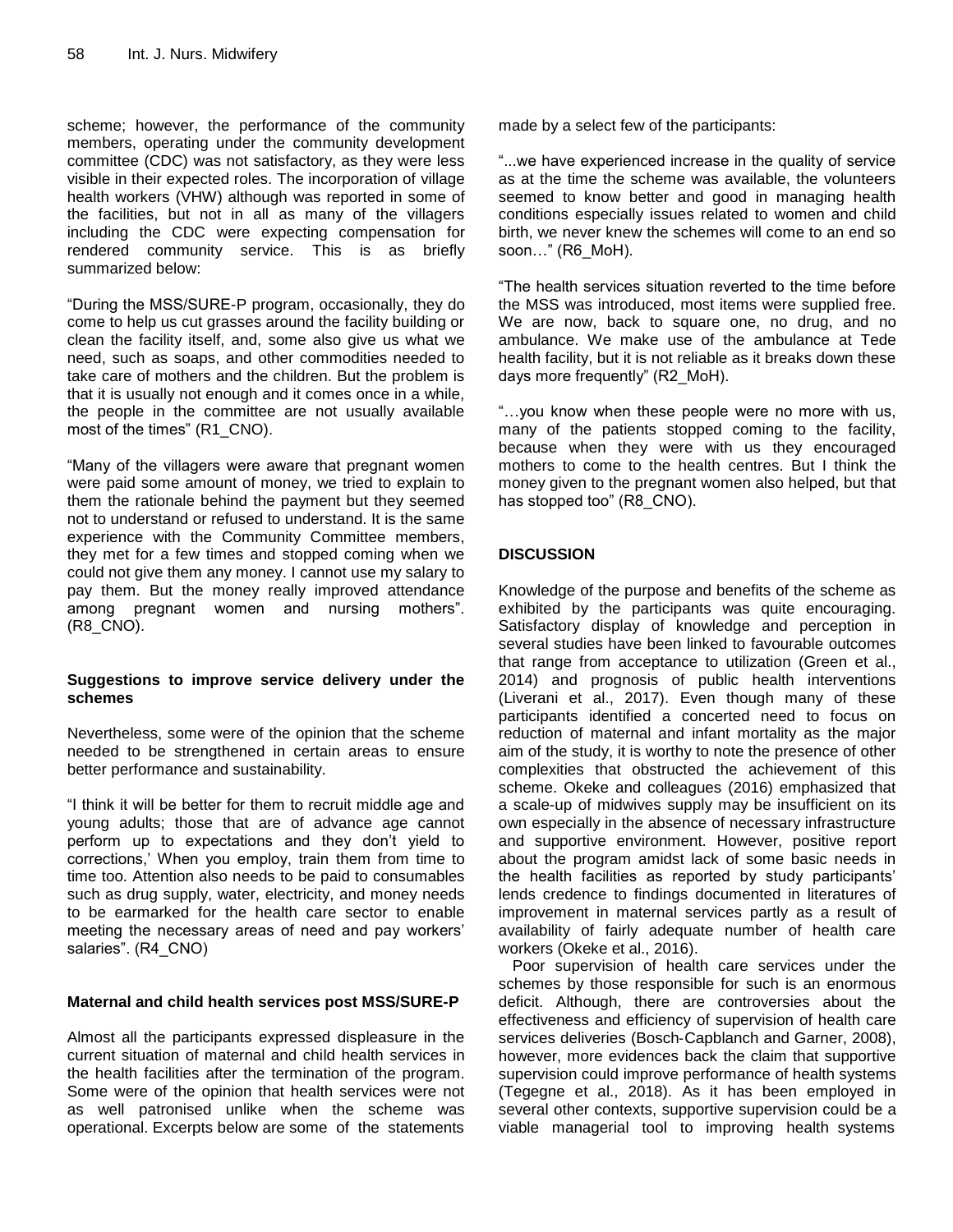performance and in programs such as the MSS/SURE-P MCH (Adejumo et al., 2016). Supportive supervision has been reported to improving routine immunization activities in recent past in Nigeria (O'Connell and Wonodi, 2016).

Involvement of the members of the communities as represented by the CDC, in the scheme is suggestive of a good program design that could ensure sustainability, however, the reported sub-optimal performance and expectation of pecuniary reward by the CDC members is indicative of poor implementation of a well-designed program. It is also reminiscent that the CCT meant for pregnant mothers as an incentive to utilize necessary services was misunderstood by community members, who were expecting pecuniary rewards. This development gives credence to the importance of robust advocacy to ensure community members understand special intervention programs (Arin and Hongoro, 2013), their designs and the rationale behind it. This is more important in environments where the level of poverty is high (Kale, 2010).

The impact of CCT as an instrument to improve uptake of health care services is inconclusive. While some studies advocate caution in attributing improved service uptake to the use of CCT alone (Bassani et al., 2013), others were of the opinion that CCT as an instrument, could serve as a catalyst to improve health services uptake especially among the poor (Glassman, 2013). Some studies on CCT in Nigeria (The Presidency Nigeria, 2013), are in support of the latter.

Increased uptake of available health care services in healthcare facilities was reported similar to what was documented in previous studies (Anselmi et al., 2015).

Increased service uptake at the MSS/SURE-P MCH implementing health facilities may be attributed to physical upgrade and provision of equipment, drugs and other consumables as well as the presence of trained health care personnel coupled with 24 h service coverage in the designated facilities. As evidenced in previous studies, better-equipped health facilities are more likely to be patronized than are poorly equipped and poorly staffed ones (Anselmi et al., 2015; Gage et al., 2016).

Individuals bypass poorly equipped (facilities) and travel further to receive care in the better resourced facilities (Gage et al., 2016; Kumar and Dansereau, 2014). Studies have shown that the longer the distance traveled, the worse the health outcomes (Sialubanje et al., 2015). Longer distance travelled to reach healthcare facilities is a major cause of delay in accessing needed care and have been shown to have a direct correlation with maternal morbidity and mortality in Nigeria, this is worse in the rural areas (Sialubanje et al., 2015; Sialubanje et al., 2017).

Poor funding is one of the reasons largely responsible for the weak health systems in the majority of the LMICs, particularly in the SSA. Lack of or an inadequate number of health facilities that are also poorly equipped and

staffed are invariably the consequences of poorly funded health systems (Sialubanje et al., 2017). A poorly paid health workforce lowers the morale of affected individuals, with a consequent poor job satisfaction and sub-optimal job performance (Bello et al., 2013). Nonpayment, and/or irregular payment of monthly wages as was reported in this study are examples.

MSS/SURE-P in the implementing LGAs of Oyo State was studied as a result of insufficient funds to do a national study; which is accepted as a limitation. However, at the state level where it was conducted, and considering that there were a total of eleven participating LGAs out of which eight were represented in the study, we posit that the findings will be more credible to represent the scheme at the state level than it would at the national. However, as majority of the rural areas in different regions of Nigeria are largely the same, and thus experience similar challenges in mostly the same contextual environments, therefore, with a degree of caution, findings from this study can be taken as national representative with regards to the MSS/SURE-P program.

## **CONCLUSION**

The MSS and the SURE-P MCH of Nigeria were promising policy initiatives to address the poor maternal and child health outcomes in the country. Findings from this study is in support of an earlier assessment of the scheme by Abimbola and colleagues (Abimbola et al., 2012) that given a longer period of time to operate, with necessary infrastructure, and political will, the scheme was capable to contribute immensely to improving maternal and child health outcomes in Nigeria. It is advocated that the scheme be resuscitated or a similar health policy initiative be designed and appropriately implemented for sustainability.

## **CONFLICT OF INTERESTS**

The authors have not declared any conflict of interests.

## **ABBREVIATION**

**CCT,** Conditional cash transfer; **CDC,** community development committees; **CNO,** chief nursing officer; **LMIC,** low and middle-income countries; **MoH,** medical officer of health; **MSS,** midwifery service scheme; **PHC,** primary health care; **SSA,** sub-Saharan Africa; **SURE-P MCH,** Subsidy Reinvestment and Empowerment Program of the maternal and child health care; **VHW,** village health worker; **WHO,** World Health Organization.

#### **REFERENCES**

Abimbola S, Okoli U, Olubajo O, Abdullahi MJ, Pate MA (2012). The midwives service scheme in Nigeria. PLoS Medicine 9(5):e1001211.